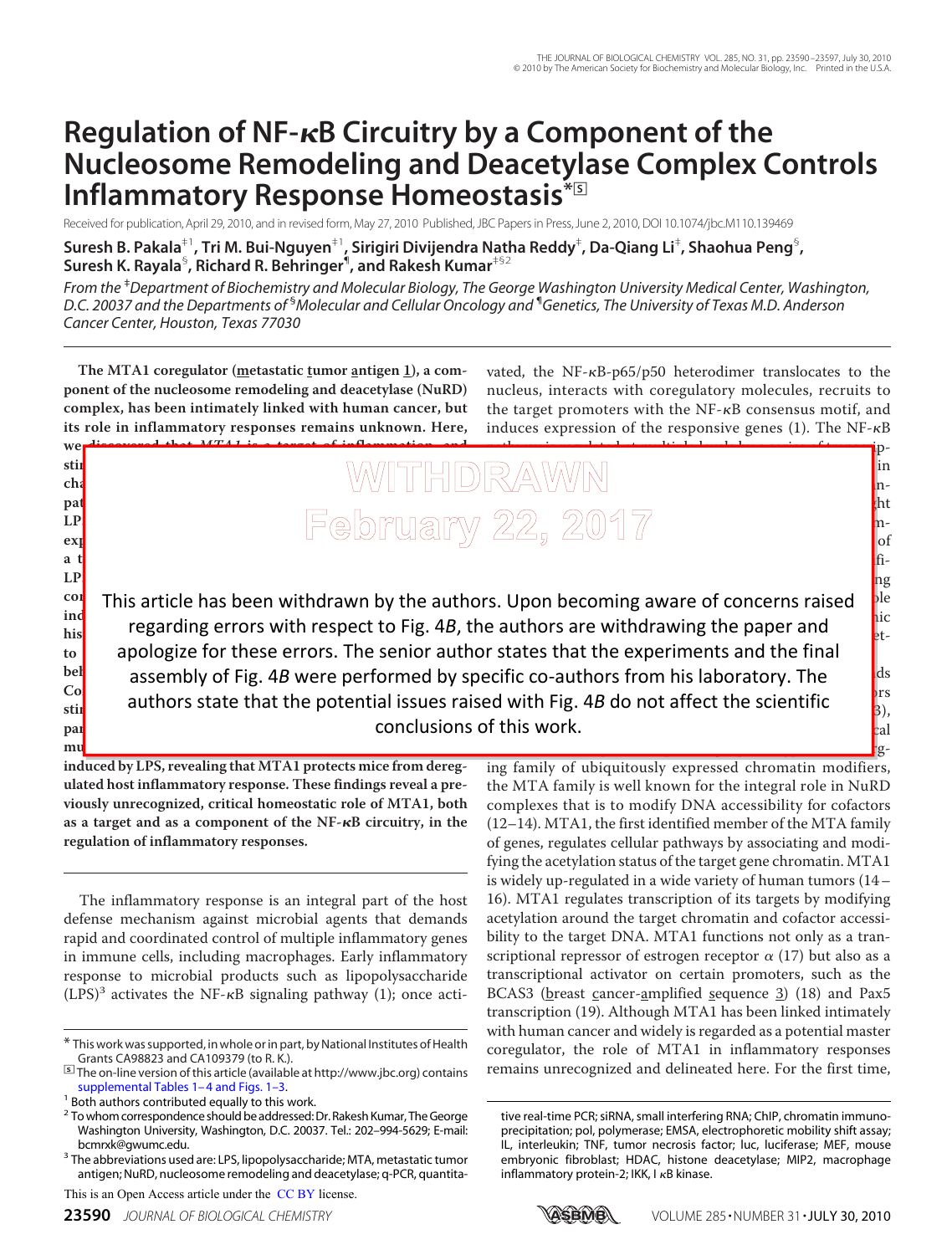# *Regulation of NF-B Circuitry Controls Homeostasis*

we provide evidence that MTA1 plays a critical homeostatic role in inflammatory responses both as a target and as a component of the  $NF-\kappa B$  circuitry.

#### **EXPERIMENTAL PROCEDURES**

Antibodies and Cell Culture-Antibodies against MTA1 (A300-280A), MTA2 (A300–395A), MTA3 (A300–160A), and RNA polymerase II (pol II) (A300– 653A) were purchased from Bethyl Laboratories (Montgomery, TX); and HDAC2 (catalog no. sc-9959), NF-κB p65 (p65) (catalog no. sc-372), phospho- $NF-\kappa B$  p65 (catalog no. sc-33020),  $NF-\kappa B$  p50 (catalog no. sc-7178), phospho-NF- $\kappa$ B p50 (catalog no. sc-33022-R), and  $NF-\kappa B$  p65 (catalog no. 286-H) X (catalog no. sc-7151 X) were purchased from Santa Cruz Biotechnology (Santa Cruz, CA). Phospho-I $\kappa$ B $\alpha$  (catalog no. 9241), phospho-IKK $\alpha/\beta$  (catalog no. 2697) were purchased from Cell Signaling Technology. Normal mouse IgG, rabbit IgG, and antibodies against actin and vinculin were purchased from Sigma. All cells were cultured in Dulbecco's modified Eagle's medium/F12 medium supplemented with 10% fetal bovine serum. HC11 cells were maintained in RPMI 1640 medium supplemented with 10% fetal calf serum, 10 ng/ml epidermal growth factor, and 5  $\mu$ g/ml insulin.

Quantitative Real-time PCR Analysis—For quantitative realtime PCR (q-PCR), total RNA was extracted using TRIzol reagent (Invitrogen), and first-strand cDNA synthesis was carried out with SuperScript II reverse transcriptase (Invitrogen) using 2  $\mu$ g of total RNA and poly(dT) primer. cDNA from macrophages was synthesized using the FastLane Cell cDNA synthesis kit (Qiagen, Valencia, CA). q-PCR was performed with the gene-specific primers listed in supplemental Table 1. q-PCR was performed using a 7900HT sequence detection system (Applied Biosystems, Foster City, CA). The levels of mRNA of all the genes were normalized to those of  $\beta$ -actin mRNA.

Reporter Assays-Mta1-luc, interleukin (IL)-1 $\beta$ -luc, tumor necrosis factor (TNF)-  $\alpha$ , and MIP2-luc assays were performed according to the manufacturer's instructions (Promega, Madison, WI), and the results were standardized against the  $\beta$ -galactosidase activity, an internal control. Some assays were performed in the presence of control siRNA or MTA1 siRNA as described previously (20).

Cloning of Murine Mta1 Promoter and Site-directed Mutagenesis—Full-length murine Mta1 promoter and its deletion constructs were generated by PCR using mouse genomic DNA and cloned into PGL3 luciferase reporter vector (Promega) using the Infusion 2.0 Dry-Down PCR cloning kit (Clontech, Mountain View, CA). The primers used are listed in supplemental Table 2. The sequence of the constructs was verified by comparing construct sequence with that in the mouse genome database. Mutations in the NF-KB consensus sequence of murine Mta1 promoter were created by using the site-directed mutagenesis kit (Stratagene, Cedar Creek, TX) using the primers listed in supplemental Table 2.

Generation of  $\hat{MIAI}^{-/-}$  Mice—To generate mice deficient of MTA1, a targeting vector was designed to delete exon 2 by flanking it with LoxP-splicing sites. The targeted construct was introduced into the PC3 embryonic stem cell line, which has a protamine promoter-driven Cre transgene, to make clones. Individual clones were injected into C57B6 blastocysts,

male chimera mice were bred with C57B6 female mice, and germ line transmission was confirmed by Southern blotting and PCR assay. The status of the mRNA transcripts from the Mta1 locus was verified using a pair of primers flanking exon 2. Both lines were kept on a C57B6 and 129Sv mixed background.

Isolation of Peritoneal Macrophage—After LPS treatment, peritoneal lavage was done with 10 ml of sterile ice-cold phosphate-buffered saline, and the peritoneal lavage fluid was collected. The cells were washed and resuspended in Dulbecco's modified Eagle's medium/F12 medium supplemented with 10% fetal bovine serum, cultured overnight, and then washed to remove nonadherent cells.

Immunoprecipitation and Immunoblot Analysis—Cell lysates were prepared in radioimmune precipitation assay lysis buffer, and Western blot analysis was performed as described previously (20). For immunoprecipitation assays, 1 mg of cell lysates was incubated with MTA1 or pol II or HDAC2 or p65 antibody and agarose beads with constant rotation followed by extensive washing (20 mm HEPES (pH 7.6, 150 mm KCl, 1 mm dithiothreitol, 0.1% Nonidet P-40, and 8% glycerol). The immunoprecipitated proteins were resolved on SDS-PAGE, transferred to nitrocellulose membranes, and analyzed by Western blotting using antibodies for  $NF$ - $\kappa$ B signaling components.

siRNA Transfection—siRNA against MTA1 and negative control siRNA were purchased from Dharmacon (Lafayette, CO). Raw cells were seeded at 40% density the day before transfection in 6-well plates, and siRNA transfections were performed with oligofectamine reagent (Invitrogen) according to the manufacturer's instructions. Cells were harvested 48 h after transfection, and cell lysates were prepared.

Chromatin Immunoprecipitation (ChIP)—ChIP assays were performed as described previously (20). Briefly, cells were cross-linked with formaldehyde (1% final concentration) and sonicated on ice to fragment the chromatin into an average length of 500 bp to 1 kb. The lysates were diluted using chromatin-dilution buffer. MTA1 or pol II or p65 or mouse IgG or HDAC2 antibodies were used to immunoprecipitate the respective antigens at 4 °C overnight. Protein A-Sepharose beads saturated with bovine serum albumin, and singlestrand DNA were added to the lysate to isolate the antibodybound complexes. The beads were washed to remove nonspecific binding, and the antibody-bound chromatin was eluted. The eluate was "de-cross-linked" by heating at 65 °C for 6 h. RNase was added during this step to digest the RNA contaminants. Samples were treated with proteinase K for 1 h at 45 °C to digest the proteins pulled down by immunoprecipitation, and, finally, the DNA was extracted using the phenol chloroform method. For the double ChIP experiment, an initial ChIP assay was done with either MTA1 or p65 antibody to immunoprecipitate MTA1-bound chromatin, which was eluted from the protein A-Sepharose beads and subjected to a second ChIP assay with either pol II or anti-HDAC2 antibody. With the DNA isolated at the end of the ChIP analysis, PCR was performed using the primers mentioned in supplemental Table 3.

EMSA—Nuclear extracts were prepared using a Nonidet P-40 lysis method  $(21)$ . EMSA for NF- $\kappa$ B DNA binding was performed using the annealed and  $[\gamma$ -<sup>32</sup>P]ATP end-labeled  $NF-\kappa B$  consensus oligonucleotides in a 20- $\mu$ l reaction mix-

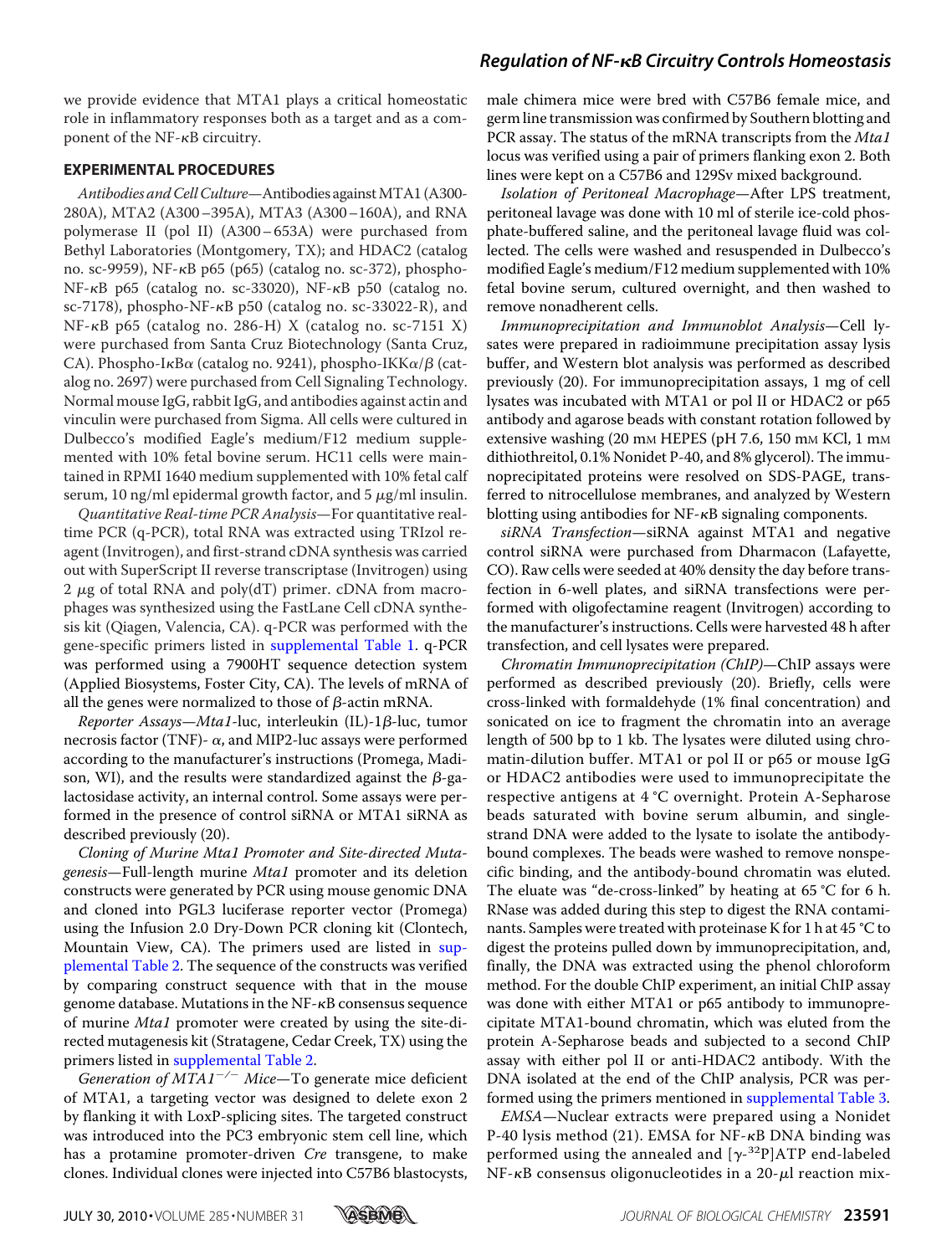

FIGURE 1. **MTA1 is target of inflammation.** *A*, q-PCR analysis of MTA1, MTA2, MTA3, IL-1 $\beta$ , MIP2, TNF- $\alpha$ , and IL-6 mRNA in murine peritoneal macrophages treated with LPS for 2 h. *B*, Western blot analysis of MTA1, MTA2, and MTA3 protein in Raw cells treated with LPS at different time points (in h). *C*, q-PCR analysis of MTA1 mRNA in Raw cells treated with LPS with or without actinomycin-D (*ActD*) for 4 h. *D*, Western blot analysis of MTA1 protein in Raw cells treated with LPS with or without ActD at different time points.  $*, p < 0.05; **$ ,  $p < 0.001$ .

ture for 15 min at 20 °C. Samples were run on a nondenaturing 5% polyacrylamide gel and imaged by autoradiography. Specific competitions were performed by adding a 100-molar excess of competitor to the incubation mixture, and supershift EMSAs were performed by adding 1.5  $\mu$ l of the NF-KB p65 (286-H, Santa Cruz Biotechnology). The oligonucleotides used in EMSA were mentioned in supplemental Table 4.

Determination of HDAC2 S-Nitrosylation Was Done by Biotin Switch Method-S-nitrosylation of HDAC2 was detected by using the standard biotin-switch method. The assay was performed using Cayman Chemical's S-nitrosylation detection kit. Briefly, biotinylated proteins were pulled down with streptavidin-agarose beads, and immunoblot analysis was performed to detect the amount of total HDAC2.

Statistical Analysis and Reproducibility—The results are given as the means  $\pm$  S.E. Statistical analysis of the data were performed by using Student's t test.

## **RESULTS AND DISCUSSION**

MTA1 Is an Inflammation-inducible Gene—During an investigation involving treatment of primary murine peritoneal macrophages with *Escherichia coli* LPS, we discovered unexpectedly that LPS stimulation of macrophages results in a substantial induction of MTA1 mRNA but not MTA2 mRNA or MTA3 mRNA as measured by q-PCR (Fig. 1A). As expected, increased expressions of IL-1 $\beta$ , MIP2, IL-6, and TNF- $\alpha$ , the

primary targets of LPS, were observed (Fig. 1A). The results suggest that MTA1 may be an inflammation-inducible gene. Therefore, to test this hypothesis, we turned to LPS stimulation of Raw264.7 cell line (Raw cells), a widely used murine macrophage cell line, as a model system. We found that LPS stimulation led to increased expression of MTA1 protein (Fig. 1B) and mRNA as assessed by q-PCR (Fig. 1C). In contrast, LPS stimulation had no effect on the expression of MTA2 or MTA3 protein (Fig. 1B). Actinomycin-D, a transcriptional inhibitor, effectively blocked both LPS-inducible expression of MTA1 mRNA and protein (Fig. 1,  $C$  and  $D$ ). These findings suggested that MTA1 may be a target of inflammation.

 $MTA1$  Is an NF- $\kappa$ B-responsive Gene-To directly test the notion that MTA1 is an inflammation-inducible gene, we next cloned the putative murine Mta1 promoter from mouse genomic DNA and generated a series of overlapping promoter fragments into a TATA-less, pGL3-luciferase (pGL3-luc) reporter system (supplemental Fig. 1A).We examined the inducibility of the *Mta1* promoter deletion constructs by TNF- $\alpha$ , the primary target of LPS (supplemental Fig. 1B). These experiments led to identification of the *Mta1* minimal promoter, which consisted of  $-2872$  to  $-5200$ . A close examination of the Mta1 minimal promoter revealed the presence of five NF- $\kappa$ B consensus motifs: GGAAAGCCAG  $(-4761$  to  $-4770$ ), GAAAAC- $CCCA (-3926 to -3935), TTCCCAGAGG (-3967 to -3996),$ AATTCCTCTG  $(-3986 \text{ to } -3995)$ , and AAGAGGGGTC  $(-2893$  to  $-2902)$  (supplemental Fig. 1C), suggesting that in principle, MTA1 can be induced by inflammatory signals. Indeed, LPS (and TNF- $\alpha$ ) rapidly stimulated MTA1 transcription from the luc reporter system in Raw and in murine HC11 mammary epithelial cells (Fig. 2A). As the goal of this study was to integrate the role of MTA1 during inducible inflammation, we used LPS as a physiologically relevant activator in the subsequent studies.

To understand the mechanism of LPS regulation of MTA1 expression, we found that blocking the  $NF-\kappa B$  pathway by either pharmacologic inhibitor parthenolide or I $\kappa$ B $\alpha$ -S12 (22), a specific dominant-negative mutant of  $I\kappa B$ , effectively inhibited LPS-mediated stimulation of Mta1 promoter activity in Raw cells (supplemental Fig. 2). As expected, LPS-mediated stimulation of MTA1 mRNA expression was also inhibited by parthenolide (Fig. 2B).

To gain a deeper insight into LPS stimulation of MTA1 transcription, we next used ChIP to examine the potential recruitment of p65 onto the *Mta1* promoter. Although the *Mta1* promoter contains five putative  $NF-\kappa B$  consensus motifs (supplemental Fig. 1C), LPS stimulation resulted in enhanced recruitment of p65 only to region  $1$  (-4570 to  $-4889$ ) (Fig. 2C) and not to regions 2 ( $-3814$  to  $-4152$ ) and 3  $(-2874$  to  $-3207)$  (Fig. 2C). In addition, we also found recruitment of pol II, a marker of stimulated chromatin, to this region (Fig. 2C). Interestingly, we also found a distinct derecruitment of HDAC2 from region 1 of the Mta1 promoter upon LPS treatment (Fig. 2C). Similarly, p65-pol II complex was recruited only to region 1 of the Mta1 promoter as revealed by sequential double ChIP studies (Fig. 2D).

To demonstrate the functionality of the responsible NF-  $\kappa$ B motif in the Mta1 promoter, we next mutated the NF- $\kappa$ B

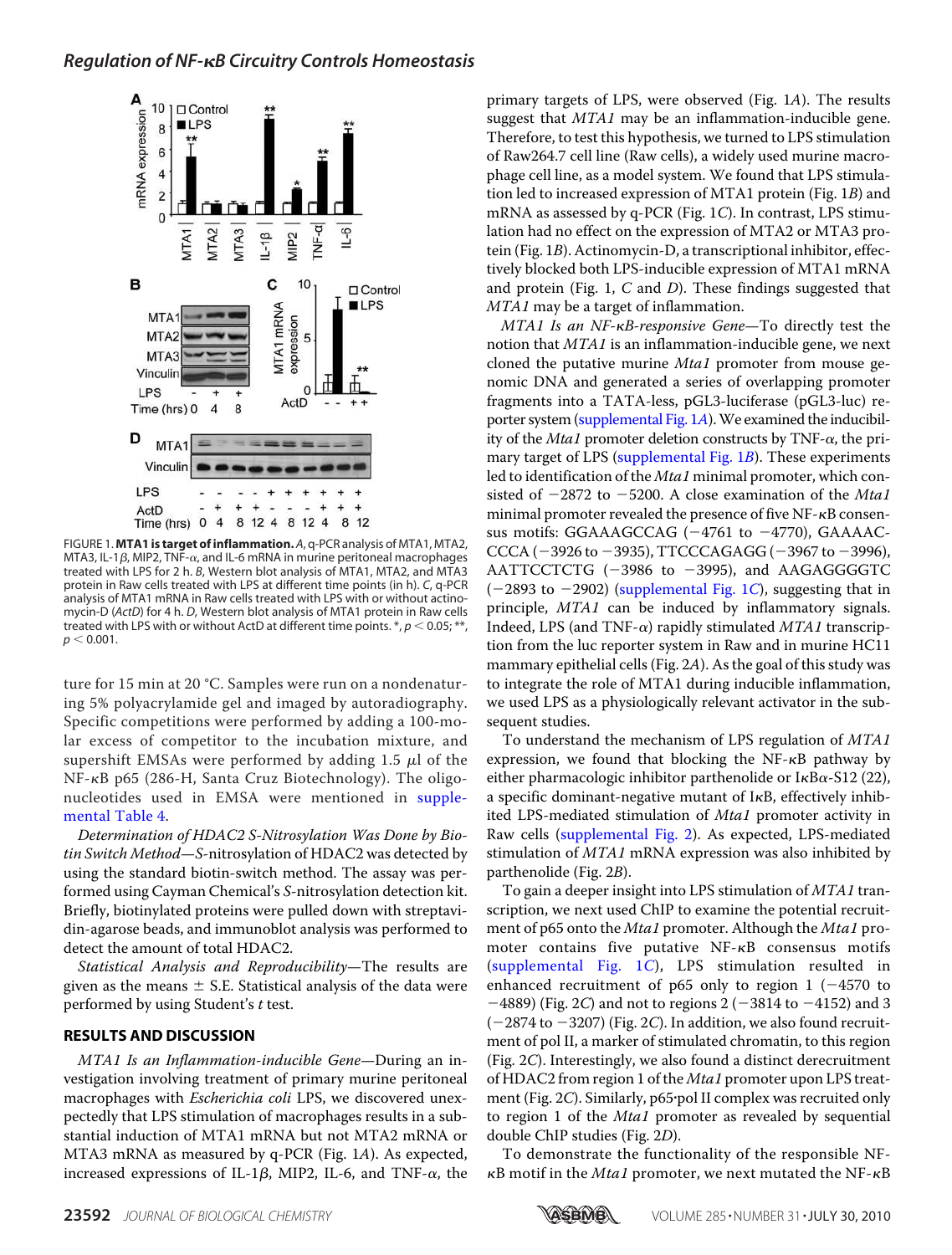

FIGURE 2. MTA1 is an NF- $\kappa$ B-responsive gene. A, Mta1 promoter activity in indicated cells treated with LPS or TNF- $\alpha$  for 4 h. *B*, q-PCR analysis of MTA1 in Raw cells treated with LPS in the presence of parthenolide (5  $\mu$ M) for 4 h. All data are shown as mean  $\pm$  S.D.,  $n=$  3,  $^{*}$ ,  $p$   $<$  0.05,  $^{**}$ ,  $p$   $<$  0.001.  $C$ , recruitment of p65 or pol II or HDAC2 to 320 bp (-4570 to -4889) Mta1 chromatin by ChIP assay in Raw cells treated with LPS for 1 h. *D*, recruitment of p65 followed by pol II complex to 320 bp (4570 to 4889) *Mta1* chromatin by sequential double ChIP assay in Raw cells treated with LPS for 1 h. *E*, promoter activities of *Mta1* promoter (*Wt*) and *Mta1* promoter harbored indicated mutation points (*Mut*) after cotransfecting either with pcDNA or p65 expression vector in Raw cells treated with LPS. Data are shown as mean  $\pm$  S.D.,  $n = 3$ , \*\*,  $p < 0.001$ . *F*, EMSA analysis of p65 binding to the mouse *Mta1* promoter using the oligonucleotide encompassing the wild-type and mutant NF-<sub>KB</sub> consensus sequence in Raw cells treated with LPS for 1 h. *pro.*, promoter, *Ab*, antibody; *Ctrl*, control.

motif in region 1 of the *Mta1* promoter-luc reporter and showed that both LPS and p65 fail to stimulate the Mta1 promoter-luc activity containing a mutant  $NF$ - $\kappa$ B consensus motif (Fig. 2E). To demonstrate a potential direct binding of p65 to the mouse *Mta1* promoter, we next performed EMSA using a 24-bp oligonucleotide encompassing the wild-type and mutant  $NF$ - $\kappa$ B consensus sequence of *Mta1* promoter and nuclear extracts from Raw cells with or without LPS stimulation. As expected from the preceding results, LPS stimulation of Raw cells promoted higher levels of p65-DNA complex formation than those in the unstimulated Raw cells. The specificity of the noted complex was verified by supershift experiments using anti-p65 or control IgG (Fig.  $2F$ , lanes  $4-7$ ) and by using MTA1  $DNA$  probe with a defective  $NF$ - $\kappa$ B consensus sequence that did not interact with the cellular  $p65$  (lanes  $8-14$ ). Together, these findings suggested that LPS stimulates MTA1 transcription via the NF- $\kappa$ B pathway and that *MTA1* is an NF- $\kappa$ B-responsive gene.

MTA1 Is a Modifier of the LPS-inducible Genes in Stimulated Macrophage—We next examined the possibility that MTA1 is a new modifier of  $NF-\kappa B$  signaling in LPS-stimulated macrophage. We found that selective siRNA-mediated knockdown of

# *Regulation of NF-B Circuitry Controls Homeostasis*



FIGURE 3. **MTA1 new modifier of NF-B signaling in stimulated macrophage.** *A*, effect of selective knockdown of MTA1 on the activation status of the NF-<sub>K</sub>B signaling components in LPS-stimulated Raw cells by Western blot analysis. B, kinase assay for the p-IKK $\alpha$  in LPS-stimulated Raw cells with or without MTA1 knockdown. *C*, EMSA analysis of the p65-DNA complex in LPS (*dark triangles*: 0, 30, and 60 min) stimulated Raw cells with or without MTA1 knockdown. *D*, Western blot analysis for MTA1 in *MTA1<sup>+/+</sup>* and *MTA1<sup>-/-</sup>* MEFs. *E*, effect of LPS on the activation status of NF-<sub>K</sub>B signaling components in wild-type (*WT*) and *MTA1<sup>-/-</sup>* MEFs by Western blot analysis. *F*, EMSA analysis of the p65-DNA complex in LPS-stimulated wild-type and *MTA1*/ MEFs. *Con*, control.

MTA1 in Raw cells impaired LPS-induced early activation of phospho-IKK $\alpha$  (Fig. 3A), IKK $\alpha$  kinase activity (Fig. 3B), and also delayed I $\kappa$ B $\alpha$  phosphorylation and p65 phosphorylation as compared with those observed in cells transfected with the con-

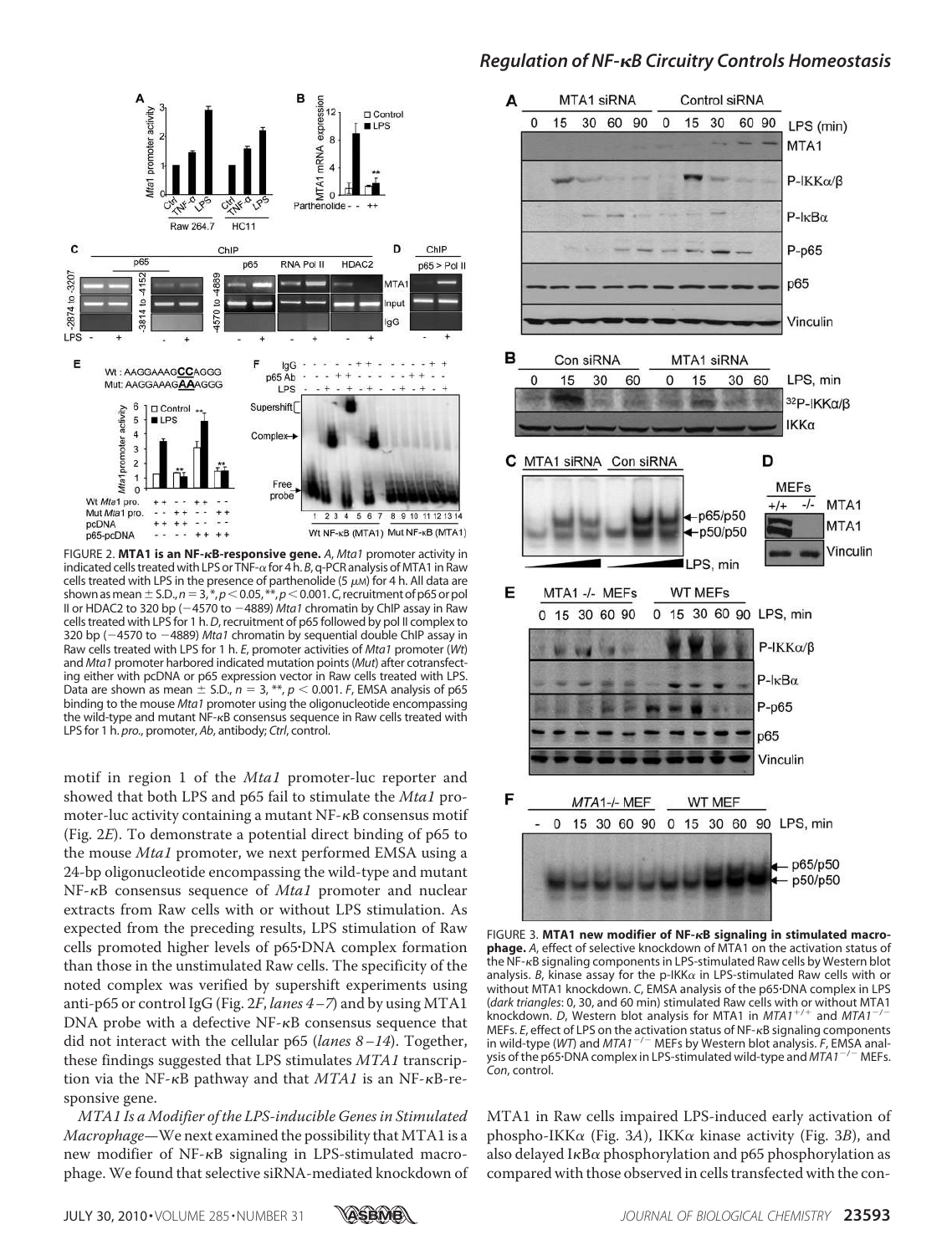# *Regulation of NF-B Circuitry Controls Homeostasis*



FIGURE 4. **MTA1 stimulates NF-B responsive genes in activated A, q-PCR analysis of IL-1** $\beta$ **, TNF-** $\alpha$ **, and MIP2 mRNAs in LPS**stimulated Raw cells with or without MTA1 knockdown. Results were presented in fold change. B, promoter luc activity of IL-1 $\beta$ , TNF- $\alpha$ , and MIP2 in LPS-stimulated Raw cells with or without MTA1 knockdown. Results were presented in fold change. C, promoter activity of IL-1 $\beta$  and TNF- $\alpha$  in LPSstimulated Raw cells after cotransfecting with vector pcDNA or MTA1. Results were in fold change. D, q-PCR analysis of IL-1 $\beta$  and TNF- $\alpha$  mRNA in LPS-stimulated Raw cells after cotransfecting with vector pcDNA or MTA1. Results were presented in fold change. All data are shown as mean  $\pm$  S.D.,  $n = 3$ .

trol siRNA (Fig. 3A). Consistent with these observations, there also was reduced binding of activated  $p65$  to the NF- $\kappa$ B consensus DNA element in LPS-stimulated MTA1 knockdown Raw cells as compared with control unstimulated cells (Fig. 3C). Similarly, we found an overall reduction in the activation of  $NF-\kappa B$  signaling components (Fig. 3E) and the DNA-binding ability of p65 (Fig. 3F) in LPS-stimulated  $MTAI^{-/-}$  mouse embryonic fibroblasts (MEFs) (Fig. 3D) as compared with those of LPS-stimulated wild-type MEFs. These findings suggested that MTA1 status is an important modifier of  $NF-\kappa B$  signaling in LPS-stimulated macrophages.

We next examined whether MTA1 exerts a modifying function on  $NF$ - $\kappa$ B target genes in stimulated cells. We found that selective siRNA-mediated depletion of the endogenous MTA1 in Raw cells led to a significant fold reduction in LPS-induced expression of IL-1 $\beta$ , TNF- $\alpha$ , and MIP2 as compared with those of siRNA control cells (Fig. 4A and supplemental Fig. 3A). Consistent with these findings, MTA1 knockdown in Raw cells reduced the efficacy of LPS-induced transcription of IL-1 $\beta$ , TNF- $\alpha$ , and MIP2 from the basal level as compared with those in control siRNA-transfected cells, evaluated by the respective



FIGURE 5. **Comodifying effect of MTA1 on NF-B target genes.** *A–C*, ChIP analysis of MTA1 recruitment to IL-1 $\beta$ , MIP2, and TNF- $\alpha$  chromatin in Raw264.7 cells. *D*, ChIP analysis of MTA1 followed by pol II complex recruitment to IL-1 $\beta$  ( $-780$  to  $-1211$ ), MIP2 ( $-467$  to  $-819$ ), and TNF- $\alpha$  ( $-555$  to 940) chromatin in Raw cells treated with LPS for 1 h. *E*, ChIP analysis of MTA1 followed by HDAC2 complex recruitment to IL-1 $\beta$  (-780 to -1211), MIP2  $(-467$  to  $-819$ ), and TNF- $\alpha$  (-555 to -940) chromatin in Raw cells treated with LPS for 1 h. *Input* and *IgG* are the chIP controls.

promoter luc reporters (Fig. 4B and supplemental Fig. 3B). These findings implied that MTA1 may be important in achieving optimum induction of  $NF-\kappa B$  target genes by LPS, suggesting that MTA1 may play a modifying role in the responsiveness of macrophages to LPS. To directly evaluate this possibility, we next examined the effect of ectopic MTA1 expression on LPSmediated stimulation of IL-1 $\beta$  and TNF- $\alpha$  transcription using the respective promoter luc reporters (Fig. 4C). MTA1 expression in Raw cells potentiated the effect of LPS on  $NF - \kappa B$  target genes (IL-1 $\beta$  and TNF- $\alpha$ ) transcription as compared with what was observed in control vector-transfected cells. Similarly, MTA1 overexpression was accompanied by increased levels of LPS-mediated stimulation of IL-1 $\beta$  and TNF- $\alpha$  expression in Raw cells as compared with vector-transfected control cells (Fig. 4D).

To further examine the potential comodifying role of MTA1 in LPS-mediated stimulation of the  $NF-\kappa B$  target genes, we next examined whether LPS stimulation of macrophages also is accompanied by the recruitment of MTA1-pol II complex to NF- $\kappa$ B target gene promoters. Using a ChIP-based promoter walk, we first established that indeed, MTA1 is recruited to region 3 ( $-780$  to  $-1211$ ) of the IL-1 $\beta$  promoter, region 3 ( $-467$  to  $-819$ ) of the MIP2 promoter, and region 1 ( $-555$  to  $-940$ ) of the TNF- $\alpha$  promoter (Fig. 5, A-C). We observed that in Raw cells, LPS stimulation promoted recruitment of the  $MTA1$ ·pol II complex to the IL-1 $\beta$ , TNF- $\alpha$ , and MIP2 promoters (Fig. 5D). Together, these results suggested that MTA1 behaves as a modifier of the LPS-inducible genes in the activated macrophages.

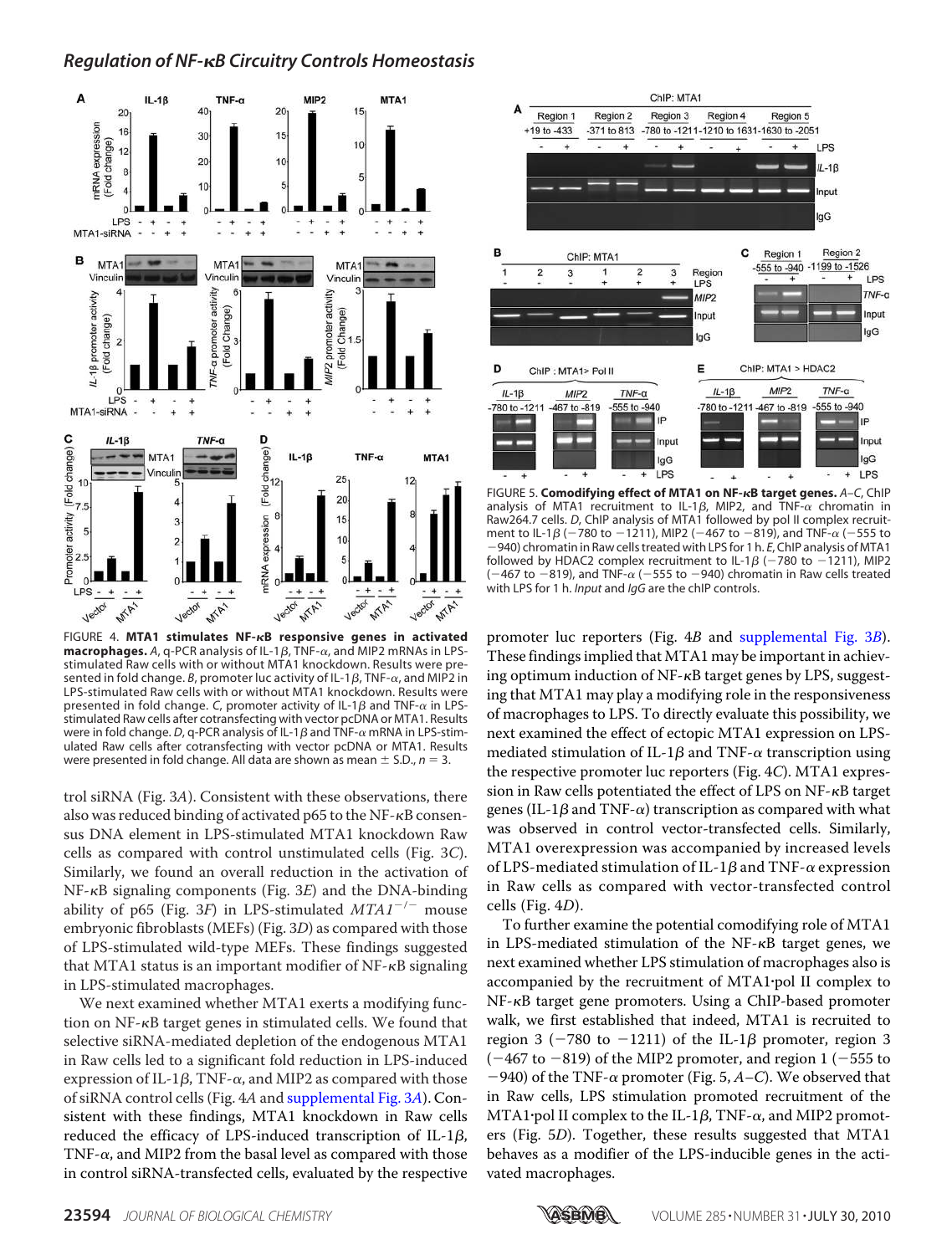

# *Regulation of NF-B Circuitry Controls Homeostasis*

FIGURE 6.**HDAC2 nitrosylation results in loss of corespressor activity of MTA1**-**NuRD complex.** *A*, Western blot analysis of HDAC2 and MTA1 after IP with MTA1 in Raw cells treated with LPS for 4 h in the presence and absence of L-NAME. *B*, *S*-nitrosylation of HDAC2 was assessed using the biotin switch assay after treating the Raw 264.7 cells with LPS and sodium nitroprusside (positive control) for 4 h. *C*, ChIP analysis of MTA1 followed by HDAC2 complex recruitment to IL-1 $\beta$  ( $-780$  to  $-1211$ ), MIP2 ( $-467$  to  $-819$ ), and TNF- $\alpha$  ( $-555$  to  $-940$ ) chromatin in Raw cells treated with LPS for 1 h in the presence and absence of L-NAME. *D*, promoter activities of IL-1 $\beta$ , TNF- $\alpha$ , and MIP2 in LPS-stimulated Raw cells after cotransfecting with vector pcDNA or MTA1 in the presence and absence of L-NAME. Results were presented in fold change. *E*, q-PCR analysis of TNF-α, IL-1β, and MIP2 mRNA in LPS-stimulated Raw cells in the presence and absence of L-NAME. All data are shown as mean  $\pm$ S.D. *Au*, arbitrary units; *S-NO*, *S*-nitrosylation; *pcDNA*, pcDNA vector; *Input* as loading control.

Revelation of Corepressor Activity of MTA1 on a Subset of NF- $\kappa$ B-regulated Genes in Resting Cells—During the course of the above studies, we consistently noticed that MTA1 knockdown in macrophages was accompanied by a distinct inhibition of the fold change in the levels of IL-1 $\beta$ , TNF- $\alpha$ , and MIP2 upon LPS treatment compared with those in LPS-stimulated wildtype Raw cells (Fig. 4A). Most notably, in MTA1 knockdown cells, the mRNA basal levels of these  $NF$ - $\kappa$ B-responsive genes and their basal promoter activity were elevated (supplemental Fig. 3). These findings raised an interesting possibility that MTA1 might act as a corepressor of  $NF - \kappa B$  target genes under basal, unstimulated conditions. Because MTA1 is part of the HDAC-NuRD corepressor complex, this hypothesis also was supported by our finding that LPS stimulation of macrophages was accompanied by derecruitment of the MTA1 $\cdot$ HDAC2 corepressor complexes from the LPS-inducible  $NF - \kappa B$ target gene chromatins: IL-1 $\beta$ , TNF- $\alpha$ , and MIP2 genes (Fig. 5E). Together, these results suggested that 1) MTA1 may repress the basal transcription of a subset of LPS-regulated target genes owing to a constitutive recruitment of the MTA1- HDAC2 complexes to the target promoter chromatin under unstimulated condition and 2) MTA1 acts as a comodifier of a subset of NF-<sub>K</sub>B target genes in stimulated macrophages, probably owing to the release of HDAC2 from its target chromatin, probably, allowing the recruitment of pol II coactivator complexes to the target promoter chromatin. However, the precise nature of LPSresponsive components and associated protein modifications, which, in turn, might contribute to the noted recruitment of pol II coactivator complexes remains to be further investigated.

S-Nitrosylation of HDAC2 Abolishes Corepressor Activity of the MTA1·NuRD Complex-We next explored the notion that differential HDAC2 interaction with the  $NF$ - $\kappa$ B target gene chromatin during basal and LPS-inducible conditions

may influence the status of MTA1 being a corepressor or loss of corepressor activity. We examined the effect of LPS stimulation on the relative interaction of MTA1 with HDAC2. We found that LPS stimulation of Raw cells led to a decreased interaction between MTA1 and HDAC2 in spite of increased expression of MTA1 by LPS (Fig. 6A). While this study was in progress, Nott et al. have shown that growth factor stimulation of nitric oxide (NO) production, via inducible nitric-oxide synthase, induces S-nitrosylation of nuclear HDAC2. Nitrosylated HDAC2, as a result, is released from the chromatin, leading to the loss of corepressor function and the stimulation of target gene transcription (23). In this context, because inducible nitric oxide synthase also is an  $NF-\kappa B$  target gene (24), we discovered that LPS also stimulates S-nitrosylation of

HDAC2 as detected by biotin switch assay (Fig. 6B, compare lane 2 with 1) and that nitrosylated HDAC2 modification could be inhibited by the inclusion of a pharmacological inducible nitric-oxide synthase inhibitor L-NAME (Fig. 6B, compare lane 4 with 2). L-NAME also reversed the loss of interaction between HDAC2 and MTA1 in LPS-treated Raw cells (Fig. 6A). Consistent with the potential implication of S-nitrosylation of HDAC2 on the corepressor activity of the MTA1-HDAC2 complex, we found that LPS-mediated derecruitment of the MTA1-HDAC2 corepressor complex from the representative  $NF-\kappa B$  target gene promoters such as IL-1 $\beta$ , TNF- $\alpha$ , and MIP2 promoter chromatin (Fig. 6C) could be effectively reversed by inducible nitric oxide synthase inhibitor L-NAME. To implicate these molecular changes with the functionality of the MTA1-HDAC2 corepressor complex, we showed that indeed, treatment of Raw cells with L-NAME, which prevented the release of MTA1·HDAC2 corepressor complex from IL-1 $\beta$ , TNF- $\alpha$ , and MIP2 promoters, also resulted in the failure in stimulating IL-1 $\beta$ , TNF- $\alpha$ , and MIP2-promoter activities by LPS (Fig. 6D) as well as expression of these LPS-inducible genes (Fig. 6E). Together, these findings suggest that the modulation of S-nitrosylation status of HDAC2 and its differential interaction with MTA1 in resting versus LPS-stimulated macrophages provides an explanation for the noted loss of corepressor behavior of MTA1 in activated macrophages.

MTA1 Modulation of Host Inflammatory and Septic Shock Responses—To confirm the possible differential effects of MTA1 knockdown under basal and LPS-stimulated conditions in a whole-animal setting, we used  $MTAI^{-/-}$  mice, which were generated recently in our laboratory (25). We examined the levels of a subset of  $NF$ - $\kappa$ B target genes in cultured peritoneal macrophages from wild-type and  $MTAI^{-/-}$ mice treated with E. coli LPS for 4 h. We found that MTA1

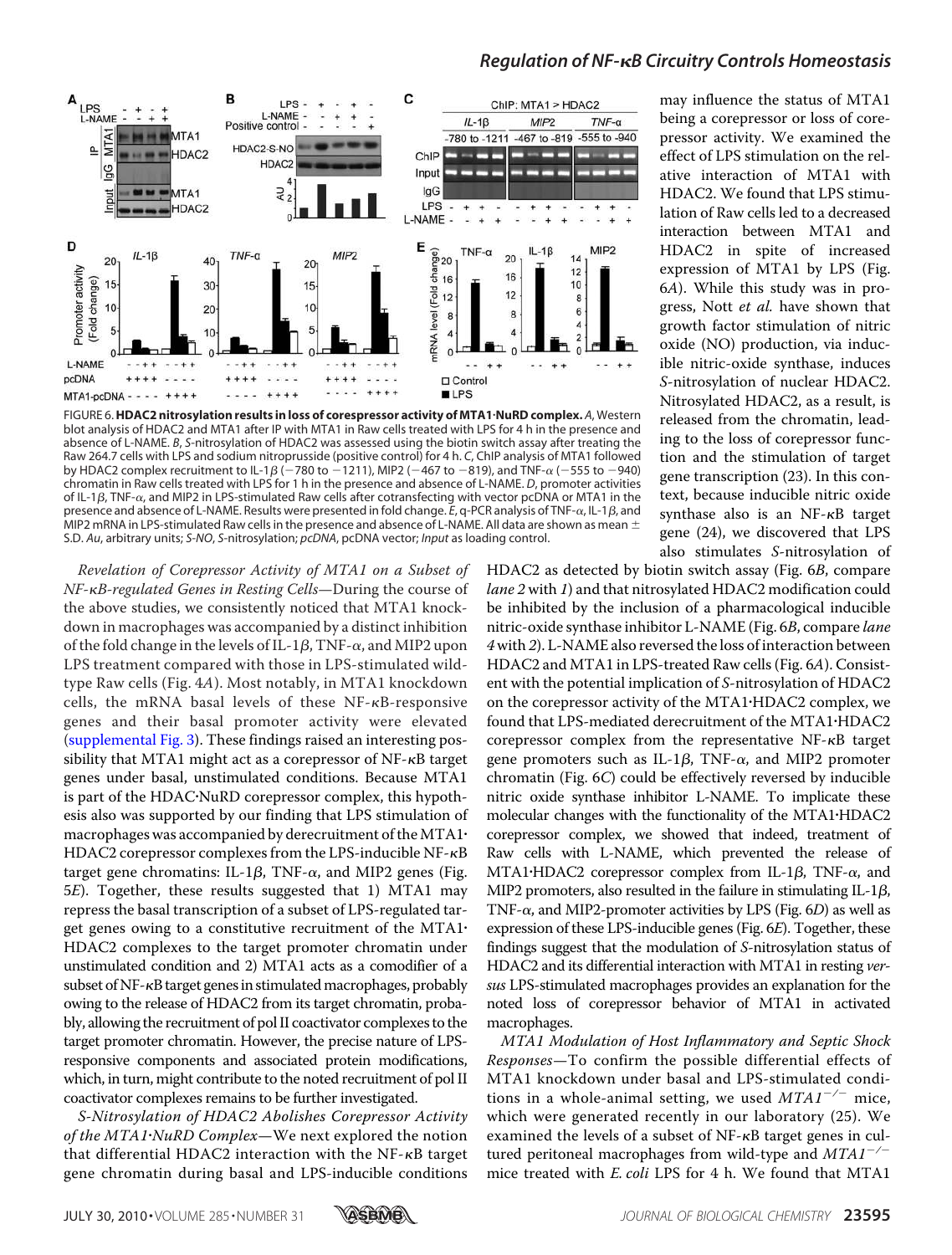

FIGURE 7. **MTA1 modulation of host inflammatory and septic shock responses.** *A*, q-PCR analysis of indicated genes (data presented are in fold change) in macrophages isolated from either wild-type (*MTA1*/ ) or *MTA1* knock-out (*MTA1* / ) mice treated with LPS for 2 h. *B*, survival rates of mice in h after intraperitoneal injection of LPS (10 mg/kg) ( $n = 5$  each group). C, estimation of TNF- $\alpha$  levels in circulation of wild-type or *MTA1*/ mice before and after 2 h of LPS treatment by enzyme-linked immunosorbent assay. *D*, *MTA1*/ mice showing significant difference in the base level body temperature as compared with those of the wildtype mice (*n* = 19/group). *E*, effect of LPS on the body temperature of wild-type and *MTA1<sup>-/-</sup>* mice. All of the *MTA1*/ mice died after 18 h of LPS treatment. Data are shown as mean - S.D., *n* 3, \*, *p* 0.05, \*\*, *p* 0.001.



FIGURE 8. **Working Model.** *A*, repression of a subset of proinflammatory cytokines by the MTA1-HDAC2 corepressor complex in the resting macrophages. *B*, transcriptional stimulation of MTA1 expression by the NF-<sub>K</sub>B pathway in LPS-stimulated macrophages. LPS enhances *S*-nitrosylation of HDAC2, leading to its dissociation from the MTA1-HDAC2 complex as well as from the target promoter; this, in turn, facilitates comodifying role of MTA1 on the expression of a subset of NF-<sub>K</sub>B genes. *TLR*, Toll-like receptor, *S-NO*, *S*-nitrosylation.

deficiency led to increased basal expression of the proinflammatory cytokines IL-1 $\beta$ , TNF- $\alpha$ , and MIP2 but not the antiinflammatory cytokine IL-6, presumably due to the loss of MTA1-associated corepressor function (Fig. 7A). As expected, LPS stimulation induced the expression of NF- $\kappa$ B target genes in macrophages from both wild-type and  $MTAI^{-/-}$ mice. The stimulation levels, however, appeared to be dramatic in macrophages derived from  $MTAI^{-/-}$  mice. Nevertheless, because the basal levels of  $NF$ - $\kappa$ B target genes were elevated in  $MTAI^{-/-}$  macrophages compared with those of wild-type dropped to 27.3 °C), whereas in the wild-type mice, body temperature dropped to only 29 °C. However, the temperature returned to near the starting normal body temperature of 34 °C after LPS-induced decrease in body temperate in the wild-type animals (Fig. 7E). These findings suggested that MTA1 levels may provide an inherent protection in mice from deregulated host inflammatory response under conditions of septic shock and bacterial infection.

In summary, the results presented here have identified a critical role of MTA1, both as a target and as a modifier of the

ones, fold change in cytokines expression between stimulated and basal in  $MTAI^{-/-}$  macrophages were significantly lower than those of wild-type (Fig. 7A). Although these results apparently are paradoxical, they nevertheless are consistent with the findings in Raw cells and support the notion that MTA1 acts as a corepressor of a subset of the NF- $\kappa$ B target genes under basal conditions but acts as a modifier of the some of these genes in LPSstimulated macrophages, suggesting a contribution of LPS-induced signals in the noted reversal of the basal corepressor activity.

To understand the impact of MTA1 deficiency on inflammatory responses, we examined the comparative susceptibility of  $MTAI^{-/-}$ mice and wild-type mice to septic shock induced by E. coli LPS. Consistent with the findings of dramatic inflammatory response and increased expression of proinflammatory cytokines that mediates innate immune response, we observed a high rate of pronounced death of  $MTAI^{-/-}$  mice within the first 40 h, whereas the wild-type mice survived during this period (Fig. 7B), presumably due to extremely high levels of circulating TNF- $\alpha$ , at least as one of the mechanisms (Fig. 7C), revealing a maintenance role of MTA1 in inflammatory response. As expected given the increased baseline expression of cytokines in macrophages from  $MTAI^{-/-}$  mice (Fig. 7A), the normal body temperature of  $MTAI^{-/-}$  mice was  $\sim$  1 °C lower than the normal body temperature of the wild-type mice (Fig. 7D). Interestingly, LPS-induced septic shock triggered a further severe and lasting hypothermia in the  $MTA1^{-/-}$  mice (body temperatures